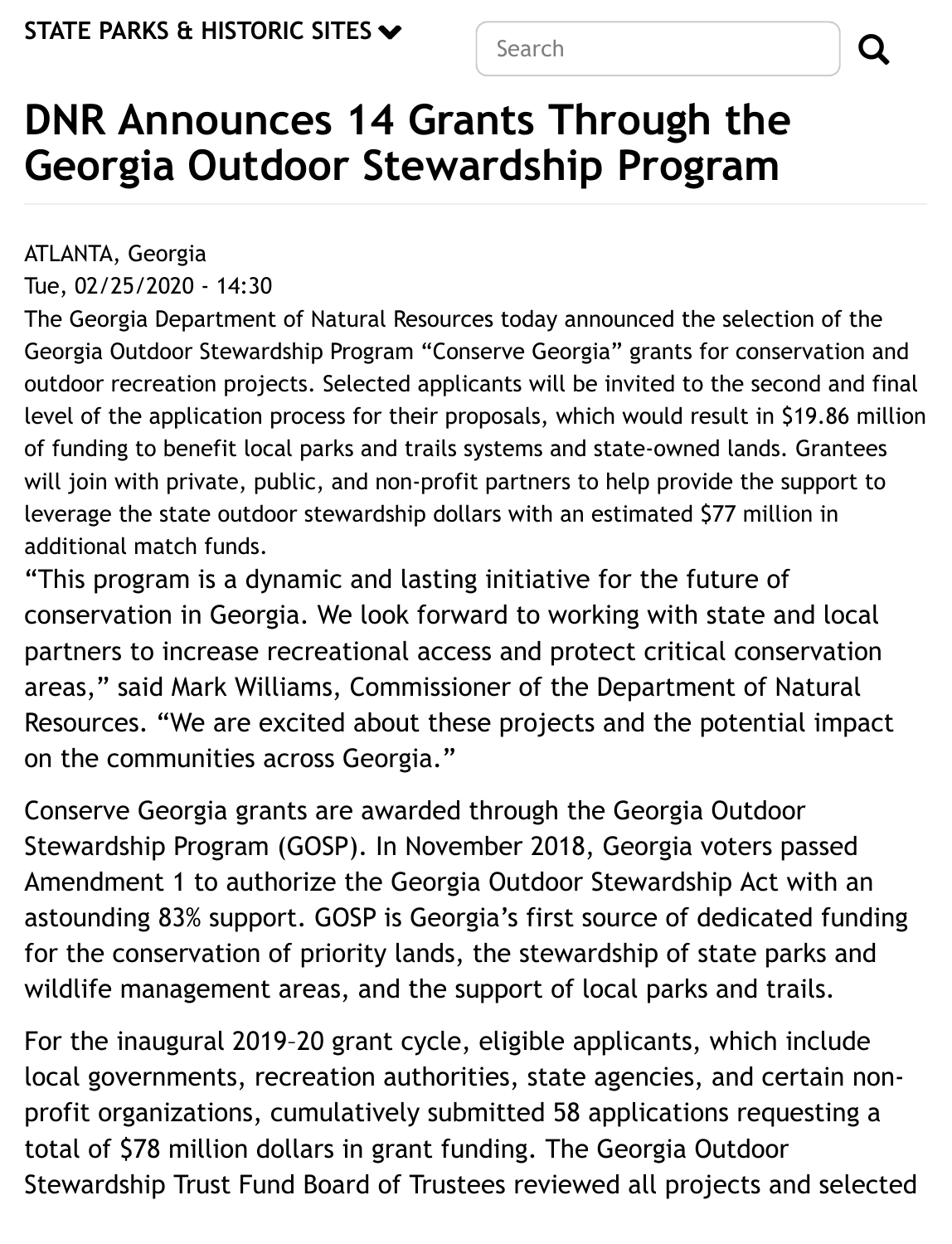a slate of proposals, which was subsequently approved by the Board of Natural Resources and the Appropriations Subcommittees of the State House of Representatives and State Senate over DNR.

Of the 14 selected, eight projects are by local governments or nonprofit organizations for the development or stewardship of local parks or trail systems, two are by DNR for the acquisition of conservation land, and four are by DNR for stewardship projects on state lands. The complete list of Conserve Georgia grant awards is below. For more information about the [Georgia Outdoor Stewardship Program and the](https://gadnr.org/gosp)se grants, visit www.gadnr.org/gosp (https://gadnr.org/gosp).

# **2019–2020 Georgia Outdoor Stewardship Program Selected Projects**

Forsyth County

*Eagles Beak Park; \$2,250,000*

Forsyth County plans to create a 225-acre outdoor passive recreation space along the biologically diverse Etowah River. This project will serve as a recreation corridor for residents and visitors, featuring a large greenspace area, ADA-approved play park and extensive trail system marking the historical Trail of Tears.

Jefferson County

*Where the Moss Meets the River; \$898,983*

Jefferson County plans to develop 230 acres of lowland forest bordering the meandering Ogeechee River to enhance and expand opportunities for recreation, healthy living and wellness, nature education and conservation of land for public use. Park facilities will include new hiking and mountain biking trails, campsites, outdoor classroom and kayak launch.

City of Johns Creek

*Cauley Creek Park Development; \$3,000,000*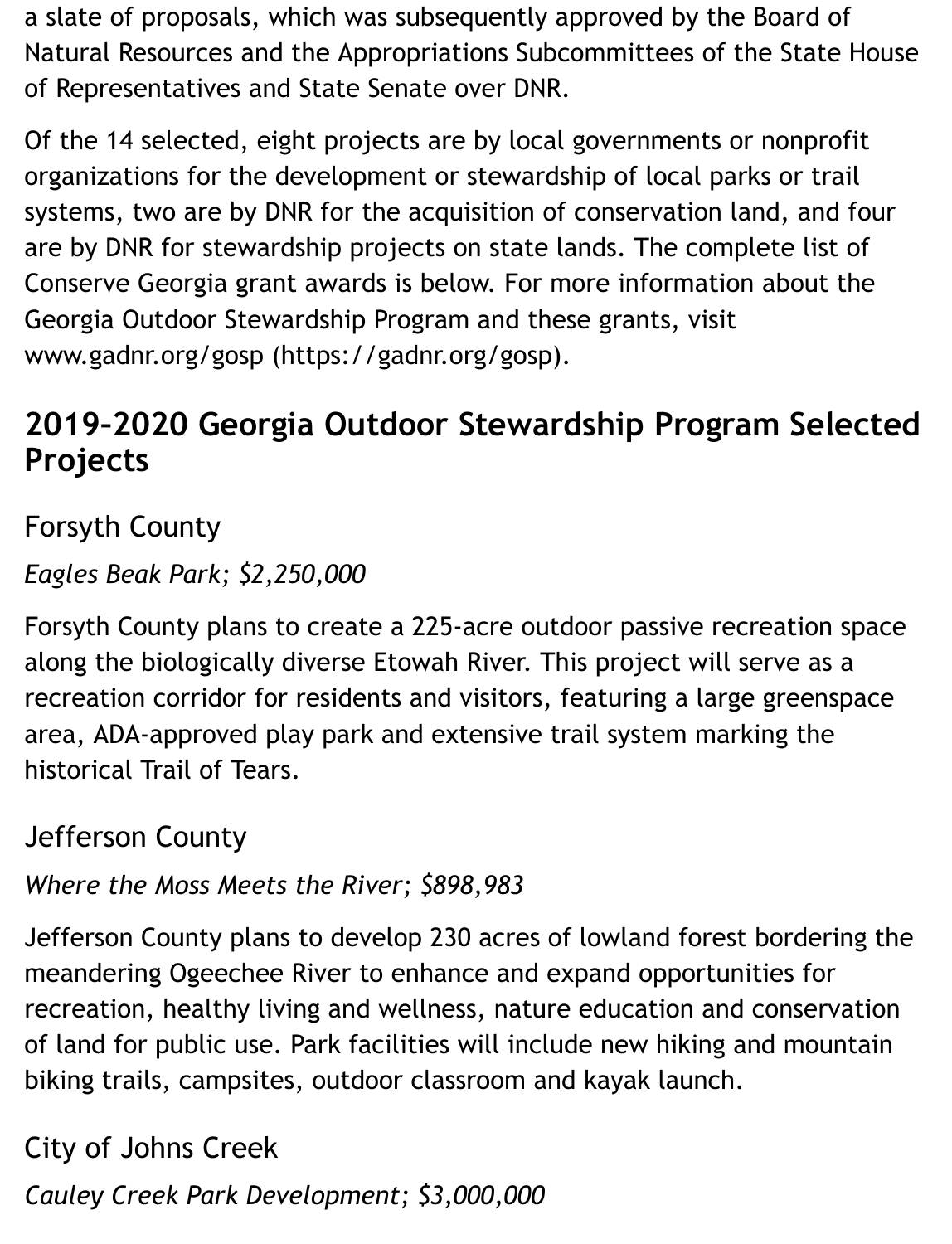The City of Johns Creek plans to develop the 200-acre Cauley Creek Park located on the Chattahoochee River between Abbotts Bridge Chattahoochee River NRA and National Park Service land. The funds will be directly used to develop the park into a community destination that both serves the local population and encourages visitation by providing nature-based recreational opportunities such as hiking, biking, fishing and wildlife viewing that are not presently available in the area.

# South Fork Conservancy

### *Confluence Natural Trail Network and Blueway; \$950,500*

South Fork Conservancy plans to create two-miles of nature trails in the heart of Atlanta, connecting four regional trail networks and 25 acres of greenspace. This project will enable hundreds of thousands of residents within a 10-minute walk of the trail to enjoy new outdoor recreational opportunities in some of the most park-deficient neighborhoods of Atlanta.

### Trees Atlanta, Inc.

#### *Atlanta BeltLine Westside Extension Trail; \$1,000,000*

Trees Atlanta, Atlanta BeltLine, Inc. and the PATH Foundation plan to construct the Atlanta BeltLine Westside Trail Extension to the Silver Comet Trail. The project will help close the gap between downtown Atlanta and the Silver Comet Trail, while also addressing fragmented wildlife habitat in an urban environment by extending the Atlanta BeltLine Arboretum.

### The Trust for Public Land

#### *Chattahoochee Camp and Paddle Trail; \$2,260,000*

The Trust for Public Land plans to create a 48-mile long camp and paddle trail on the Chattahoochee River. Funds will be used to install three rustic campsites within the Chattahoochee River National Recreation Area boundary to enable multi-day paddling trips.

### Unified Government of Athens-Clarke County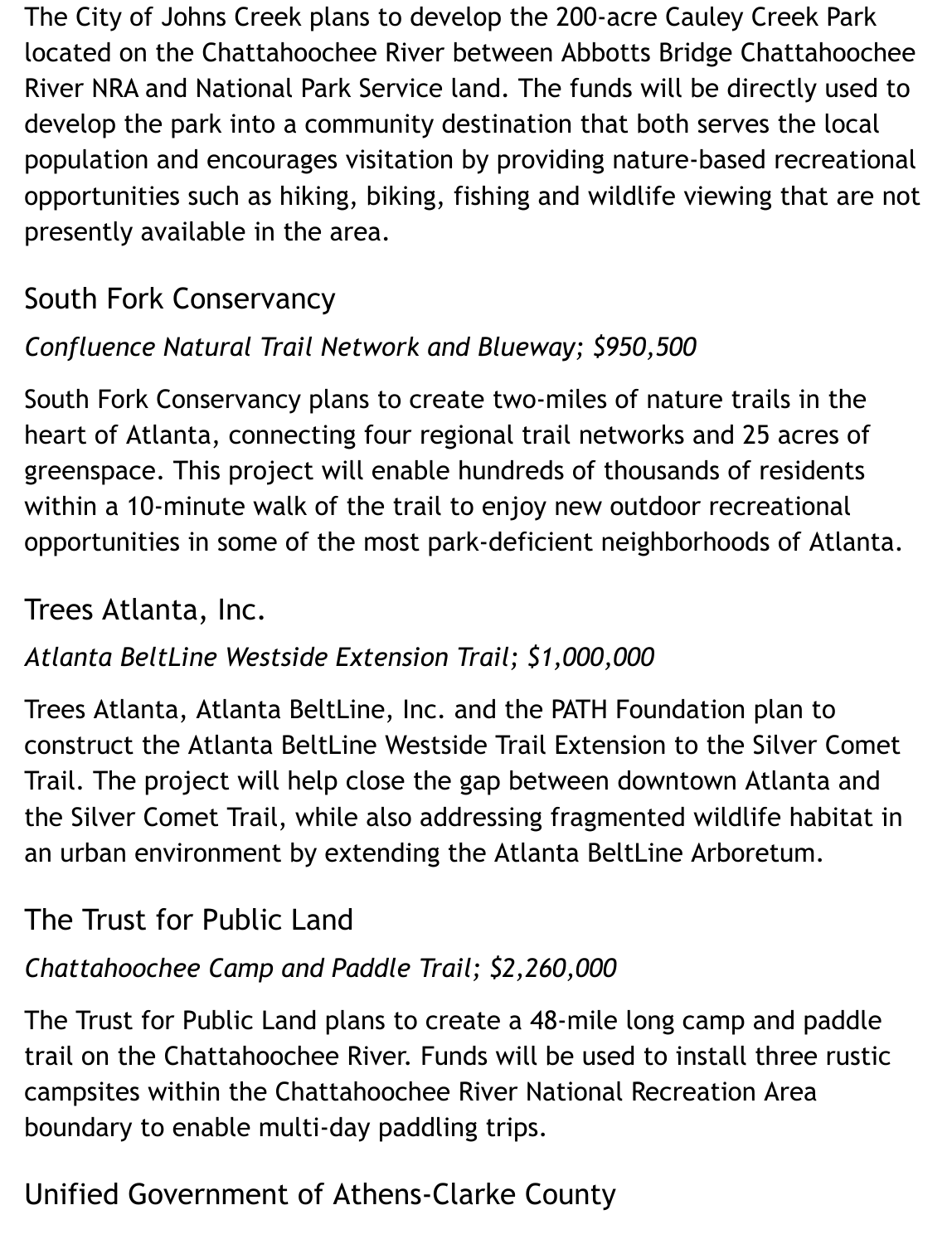#### *Restore Our River; \$550,000*

Athens-Clarke County plans to re-establish high-quality wildlife habitat, enhance ecosystem services and provide enhanced outdoor recreation opportunities along the North Oconee River in Athens' downtown district. This project creates the first publicly accessible water trail on the North Oconee River as well as in Athens-Clarke County.

## City of Winder

#### *Winder/Fort Yargo Multi-Use Connector Trail; \$1,001,757*

The City of Winder plans to construct a one-mile multi-use trail for walking, bicycling, inline skating and nature viewing from downtown Winder to Fort Yargo State Park. The 10 ft.-wide pathway will create access for residents, park patrons and visitors to and from the state park and the city.

# Department of Natural Resources, Wildlife Resources Division *Cabin Bluff Acquisition, Camden County; \$2,555,000*

The Department of Natural Resources plans to acquire 7,958 acres of property which will be managed as a Wildlife Management Area and 3,217 acres under a conservation easement for a total of 11,175 acres in Camden County, providing permanent protection to the property. Cabin Bluff is located within 10 miles of I-95 and offers opportunities for hunting, fishing, boating, camping, hiking and wildlife observation.

# Department of Natural Resources, Wildlife Resources Division *Ceylon Acquisition (Phase I), Camden County; \$3,504,000*

The Department of Natural Resources plans to acquire over 4,000 acres in Camden County. This property, which will be managed as a Wildlife Management Area, is located within 5 miles of I-95 and offers opportunities for hunting, fishing, boating, camping, hiking and wildlife observation.

Department of Natural Resources, Coastal Resources Division *Noyes Cut Ecosystem Restoration Project, Camden County; \$1,733,833*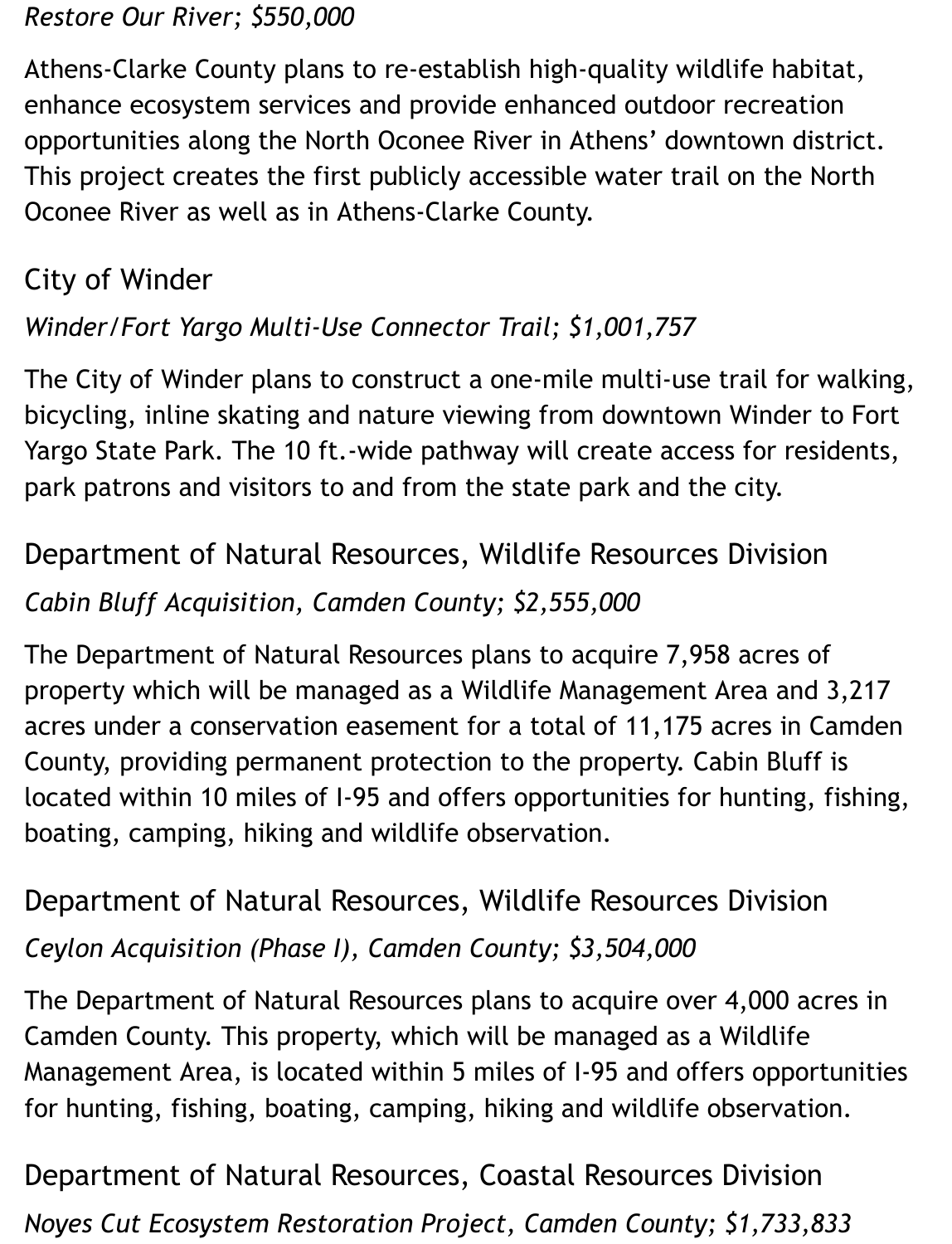The Department of Natural Resources, partnering with the U.S. Army Corps of Engineers, plans to close and fill the no-longer-needed Noyes Cut on the Satilla River in order to restore fisheries in coastal waters. This ecosystem restoration project will improve habitat and water quality for important marine species as well as improve recreational opportunities for boaters, anglers, hunters and wildlife viewers.

# Department of Natural Resources, Wildlife Resources Division

#### *Sprewell Bluff Longleaf Pine Restoration, Meriwether County; \$69,025*

The Department of Natural Resources plans to restore approximately 550 acres of loblolly pine plantation to longleaf pine habitat on Sprewell Bluff WMA. This project will return a native forest type to Sprewell Bluff, benefiting several high priority species and improving recreational opportunities for hunters, hikers and wildlife enthusiasts.

# Department of Natural Resources, Wildlife Resources Division *Sandhills Longleaf Pine Restoration, Taylor County; \$26,884*

The Department of Natural Resources plans to restore approximately 125 acres of longleaf pine on the West Unit of Sandhills WMA. Restoration of this habitat will benefit populations of gopher tortoise, loggerhead shrike, Bachman's sparrow, coal skink, and southern hognose snake, among other species of conservation concern.

#### Department of Natural Resources, Wildlife Resources Division

*Post-Hurricane Michael Longleaf Pine Restoration at Silver Lake and Chickasawhatchee, Decatur and Dougherty Counties; \$60,500*

The Department of Natural Resources plans to replant containerized longleaf seedlings on 500 acres of storm-damaged pine stands on Silver Lake and Chickasawhatchee WMAs. This project will address the urgent need to replant and reforest mature pine stands that were impacted by Hurricane Michael on the two largest WMAs in Southwest Georgia.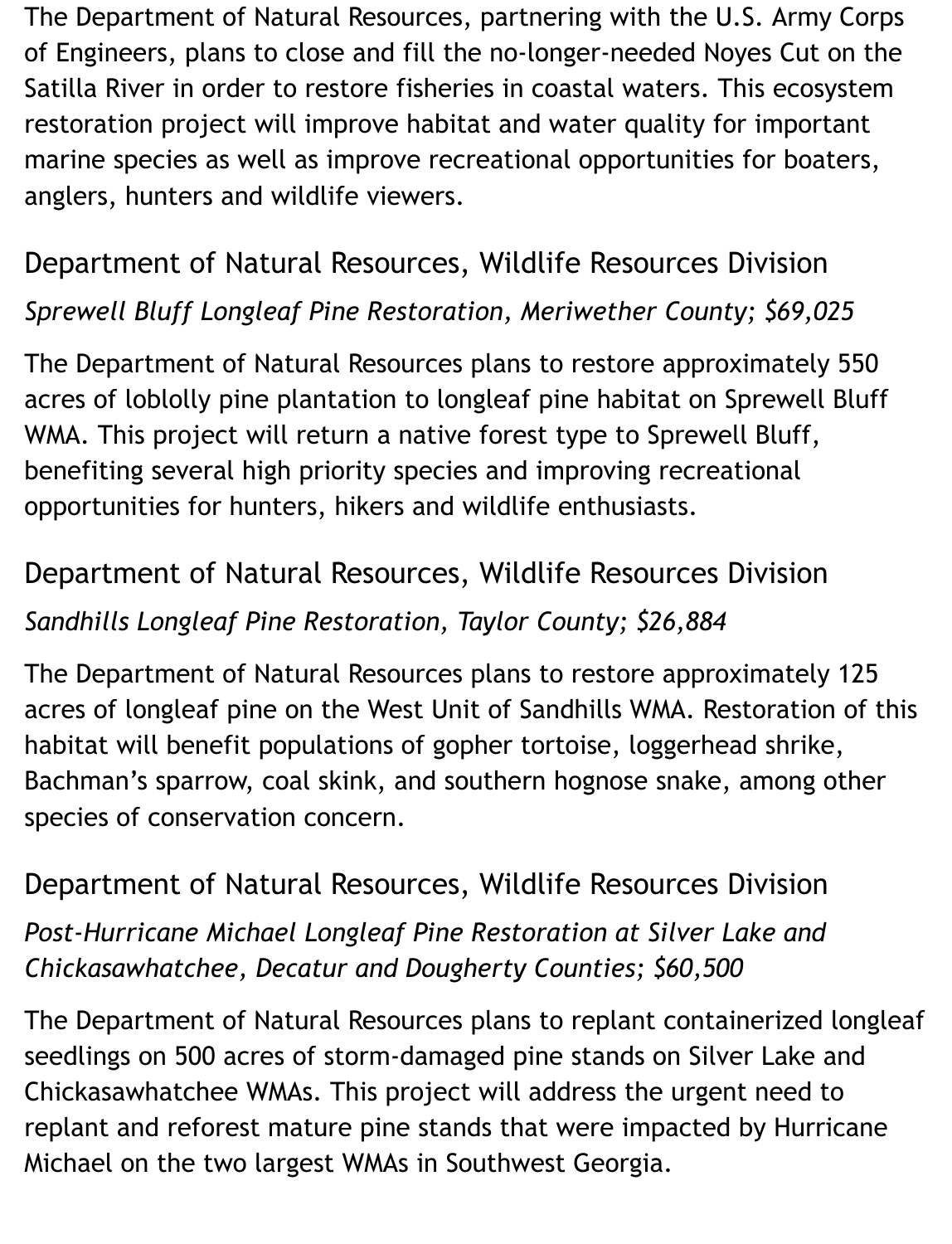The mission of the Department of Natural Resources is to sustain, enhance, protect and conserve Georgia's natural, historic and cultural resources for present and future generations, while recognizing the importance of promoting the development of commerce and industry that utilize sound environmental practices.

# # #

#### ABOUT US **O**

#### **GEORGIA STATE PARKS & HISTORIC SITES HEADQUARTERS**

2600 Highway 155 SW Stockbridge, GA 30281

**Reservations** 1-800-864-7275 (Monday–Friday 8 a.m.–8 p.m. Saturday–Sunday 9 a.m.–5 p.m. EST)

[Accessibility \(http://gadnr.org/ada\) | Staff Resources](http://explore.gastateparks.org/Staff) (http://explore.gastateparks.org/Staff)

#### **[STAY CONNECTED](https://www.facebook.com/georgiastateparks/?fref=ts)**

 [\(https://www.facebook.com/georgiastateparks/?fref=ts\)](http://twitter.com/GaStateParks) [\(http://twitter.com/GaStateParks\) \(http://instagram.com/gastateparks\)](http://www.pinterest.com/gastateparks) [\(http://www.pinterest.com/gastateparks\)](https://public.govdelivery.com/accounts/GADNR/subscriber/new?qsp=GADNR_2) (http://www.youtube.com/gastateparks) [\(https://public.govdelivery.com/acc](http://www.stateparks.org/)oun[ts/GADNR/subscriber/new?qsp=GADNR\\_2\)](http://www.exploregeorgia.org/)

(http://www.stateparks.org/)

(http://www.exploregeorgia.org)